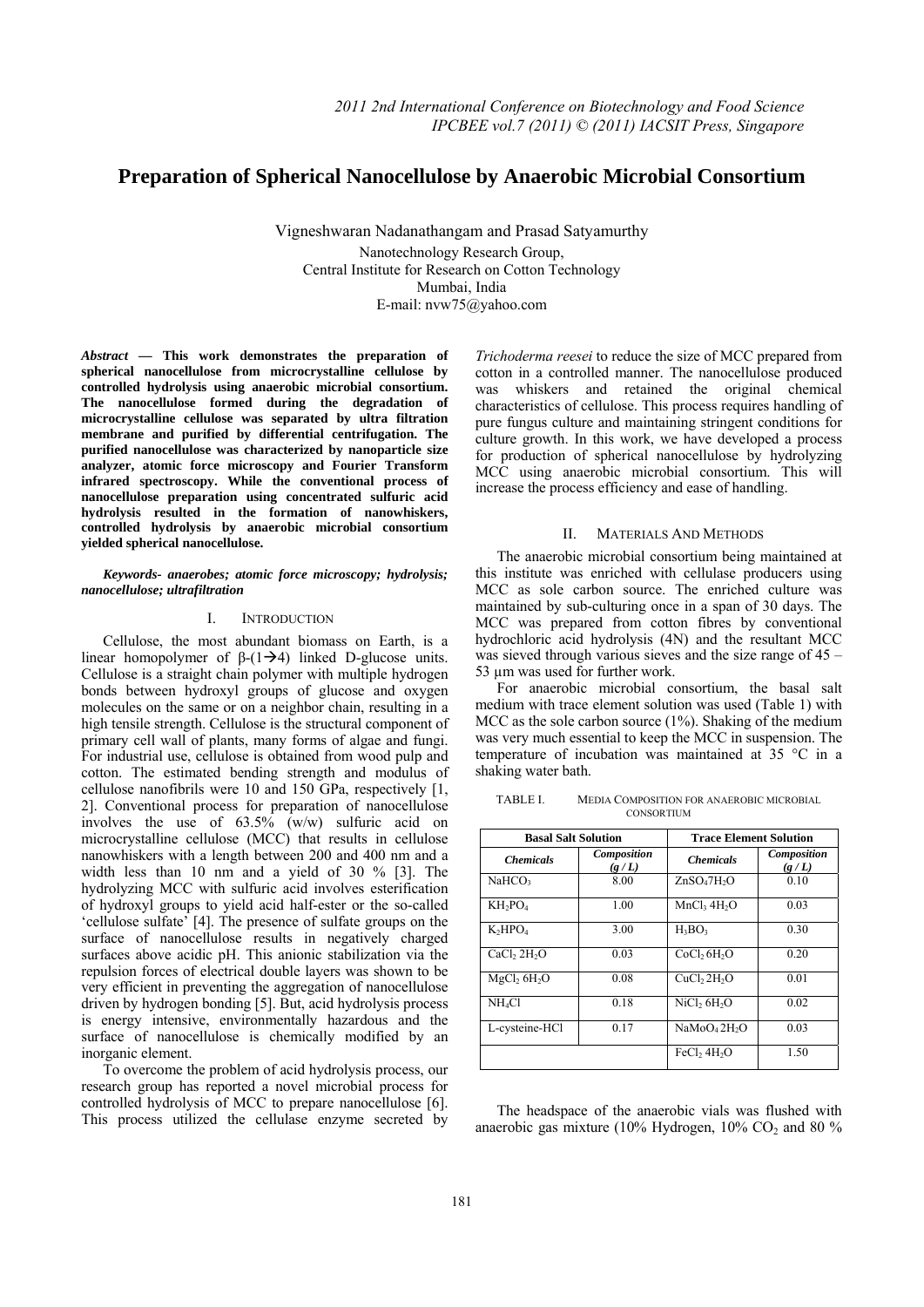Nitrogen). All the experiments were carried out in duplicate and the mean was analyzed. The incubation was carried out for two periods of time viz., 7 days and 14 days. After incubation, the broth was centrifuged at 1000 rpm to remove cell biomass and analyzed by particle size analyzer, AFM and FTIR.

The particle size distribution was measured using the Nicomp<sup>TM</sup> 380 ZLS size analyzer. Size calibration was carried out using 90 nm size polystyrene latex spheres. The size distribution was obtained based on the dynamic light scattering and autocorrelation principle. The mean diameter of the particles was calculated from their Brownian motion via the Stokes-Einstein equation. For this, HeNe laser (632.8 nm) was used and scattering intensity was analyzed by Avalanche photodiode detector at 90° orientation.

The atomic force microscopic (AFM) analysis was carried out using a diInnova AFM (Veeco, Santa Barbara, CA, US) equipped with 90 µm scanner. A drop of nanocellulose suspension was deposited onto a freshly cleave mica surface and dried under IR lamp. The imaging was carried out in tapping mode in air at room temperature. The silicon nitride cantilever with a spring constant of 40 Nm<sup>-1</sup> was used. The scan rate of 1.0 Hz and 512 lines per 5 um was used for scanning. For FTIR analysis, the freeze dried nanocellulose was diluted with potassium bromide in the ratio of 1:100 and made into a pellet. This pellet was analyzed using an IRPrestige- $21^{\circ}$  FTIR in transmission mode. For comparison, pristine MCC was used for analysis. The spectra recorded were the average of 64 scans and the contribution of background was accounted for during analysis.

#### III. RESULTS AND DISCUSSION

The anaerobic microbial consortium enriched with cellulase producers was used to hydrolyze MCC in a shaking water bath. The process of hydrolysis was very slow and it took minimum of seven days to have significant growth of microorganisms. The entire setup was kept in dark to avoid the growth of photosynthetic microorganisms. After seven days of incubation, the broth was centrifuged at 1000 rpm for 15 min to remove the cell biomass and un-hydrolyzed MCC. The supernatant was filtered through 1 um filter and the filtrate was analyzed for particle size, AFM and FTIR. The yield of nanocellulose was calculated by analyzing the cellulose content in the filtrate. The yield of nanocellulose was 6.72 %  $(± 0.26)$  after seven days of hydrolysis and 12.30 %  $(\pm 0.4)$  after fourteen days of hydrolysis.

The particle size analysis graph given in figure 1 indicates the presence of bimodal distribution of nanocellulose particles. The size ranges for two peaks after 7 days of incubation were  $142.0 \pm 25.1$  and  $796.3 \pm 131.4$  nm while after 14 days of incubation were  $313.0 \pm 49.6$  nm and  $1209 \pm 155.8$ . This bimodal distribution is supported by AFM analysis of nanocellulose. The AFM image shows the predominance of two sized particles in the entire scan range. Also, the particles were very much spherical in contrast to

the whiskers obtained in reference [6]. The AFM image of nanocellulose is given in figure 2.



Figure 1. Particle size distribution of nanocellulose after 14 days of incubation under stirring at 35 °C.



Figure 2. AFM image of nanocellulose after 14 days of incubation under stirring at 35 °C.

FTIR analysis was carried out to analyze the surface chemistry of nanocellulose. Figure 3 shows the FTIR spectrum of both pristine MCC and nanocellulose and presence of similar peaks indicates the preservation of cellulose structure. The characteristic peaks for cellulose [7] are the hydrogen-bonded stretching at  $3344 \text{ cm}^{-1}$ , the  $\overrightarrow{OH}$ bending of the adsorbed water at 1646 cm<sup>-1</sup>, the CH stretching at  $2900 \text{ cm}^{-1}$ , the CH and OCH in-plane bending vibrations at  $1432 \text{ cm}^{-1}$ , the CH deformation vibration at 1373 cm<sup>-1</sup>, the COC, CCO, and CCH deformation modes and stretching vibrations in which the motions of the C-5 and C-6 atoms are at  $898 \text{ cm}^{-1}$ , and the C-OH out-of-plane bending mode around 670 cm<sup>-1</sup>.